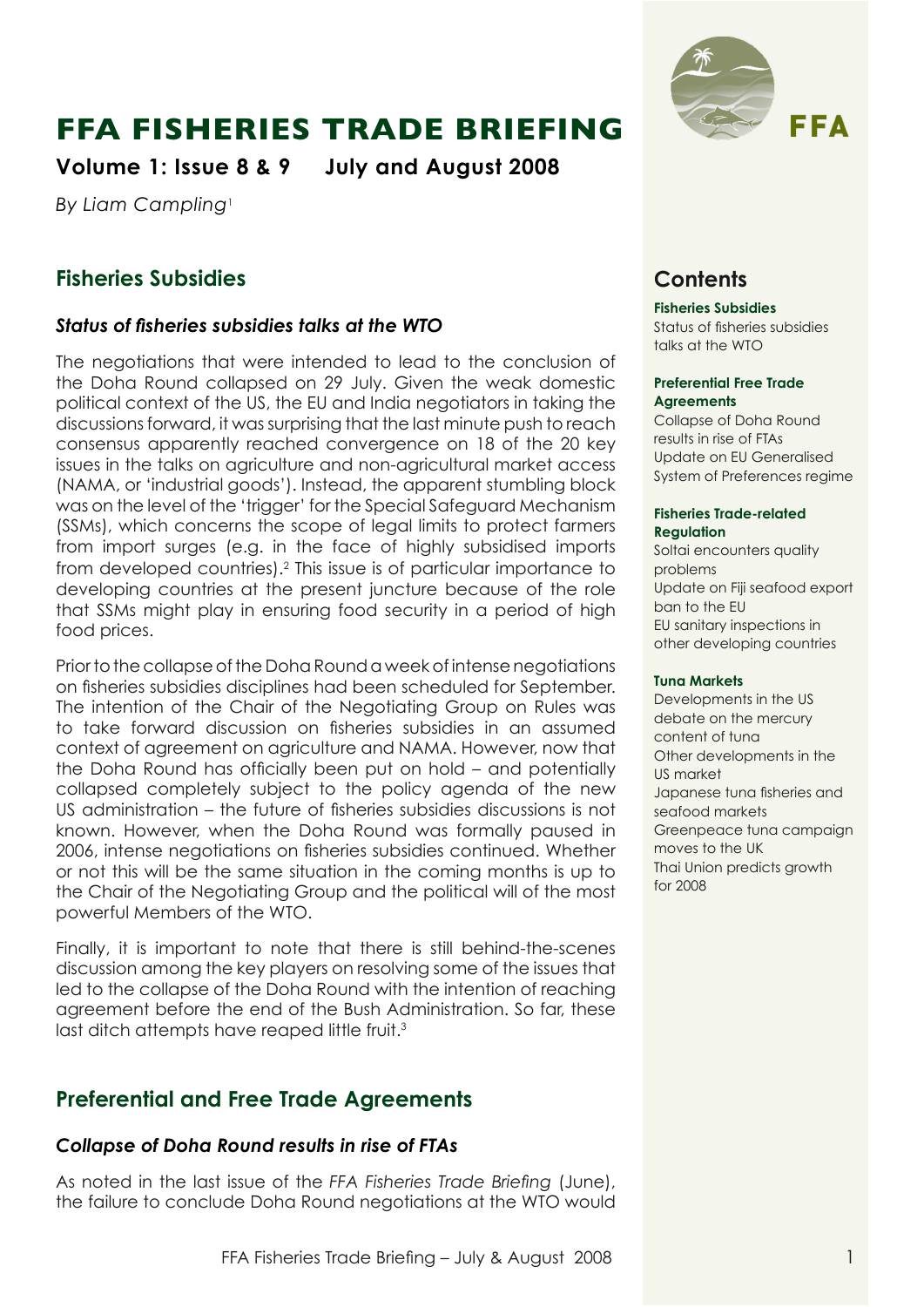probably result in a renewed push for the negotiation of free trade agreements (FTAs). Since the most recent high-level political efforts to conclude Doha Round negotiations collapsed in July, several countries have made clear their intentions to push for bilateral trade deals. A number of these FTAs are of relevance to PICs and the trade in fish.

While asserting a commitment to multilateral trade liberalisation at the WTO, the Prime Minister of **Australia**, Kevin Rudd, made clear that his government intended to 'vigorously pursue' FTAs with countries in Asia.<sup>4</sup> These include the opening of preparatory talks with South Korea,<sup>5</sup> and a potential deal – along with New Zealand – with the Association of South East Asian Nations (ASEAN).<sup>6</sup> Business organisations in New Zealand have made clear their support for government to enter into FTAs since the collapse of the Doha Round.<sup>7</sup> (See last month's *Briefing* for details on proposed EU FTAs with non-ACP developing countries.)

Like Australia, the South Korean government has announced a strategy of pushing for bilateral trade deals since the Doha collapse. This includes potential FTAs with Canada, the European Union, Mexico and six countries from the Gulf region.<sup>8</sup> For its part, the tenmember **ASEAN**, re-asserted its commitment to FTAs, including with Australia and New Zealand (ANZ). The ASEAN secretariat takes a broad approach to the role of FTAs: 'Besides economic benefits, the FTAs between ASEAN and its dialogue partners are also strategic linkages that will bind our regions even closer together'. ASEAN has already signed a deal with China, which will come into operation in 2010 and create the world's largest free trade zone. In addition, it is in talks with Japan to establish an FTA (in this case called an 'economic partnership agreement') which will include all ASEAN members – Japan already has initialled or concluded FTAs with six members (Brunei, Indonesia, Malaysia, the Philippines, Singapore and Thailand).<sup>9</sup>

The **USA** is close to finalising an FTA with Peru – one of the world's largest producers of fish and fish products. The implementation process of the agreement is expected to be completed in November, and the FTA to come into force in January 2009.<sup>10</sup> Stalled FTA negotiations between the US and Thailand are to be resumed,<sup>11</sup> which had been put on hold after the 2006 military coup in Thailand. The proposed timeline for talks here is not known, but improved market access for Thai canned tuna is likely to be high on the agenda. The Philippines is also preparing for expected FTA talks with the US in early 2009,<sup>12</sup> where again market access for tuna products will certainly be a key aspect. However, given the forthcoming presidential elections in the US – including heated rhetoric on FTAs and the WTO – these potential deals are far from certain.

The implications of all of these FTAs for the PIC trade in fish can only be guessed at given the lack of available information on the terms of the proposed agreements. (Note that the commercially important



*The next steps in the WTO negotiations on fisheries subsidies are not yet known, but it is possible that discussions will continue*

*The rise in FTAs may increase competition on principal markets for PIC fish exports*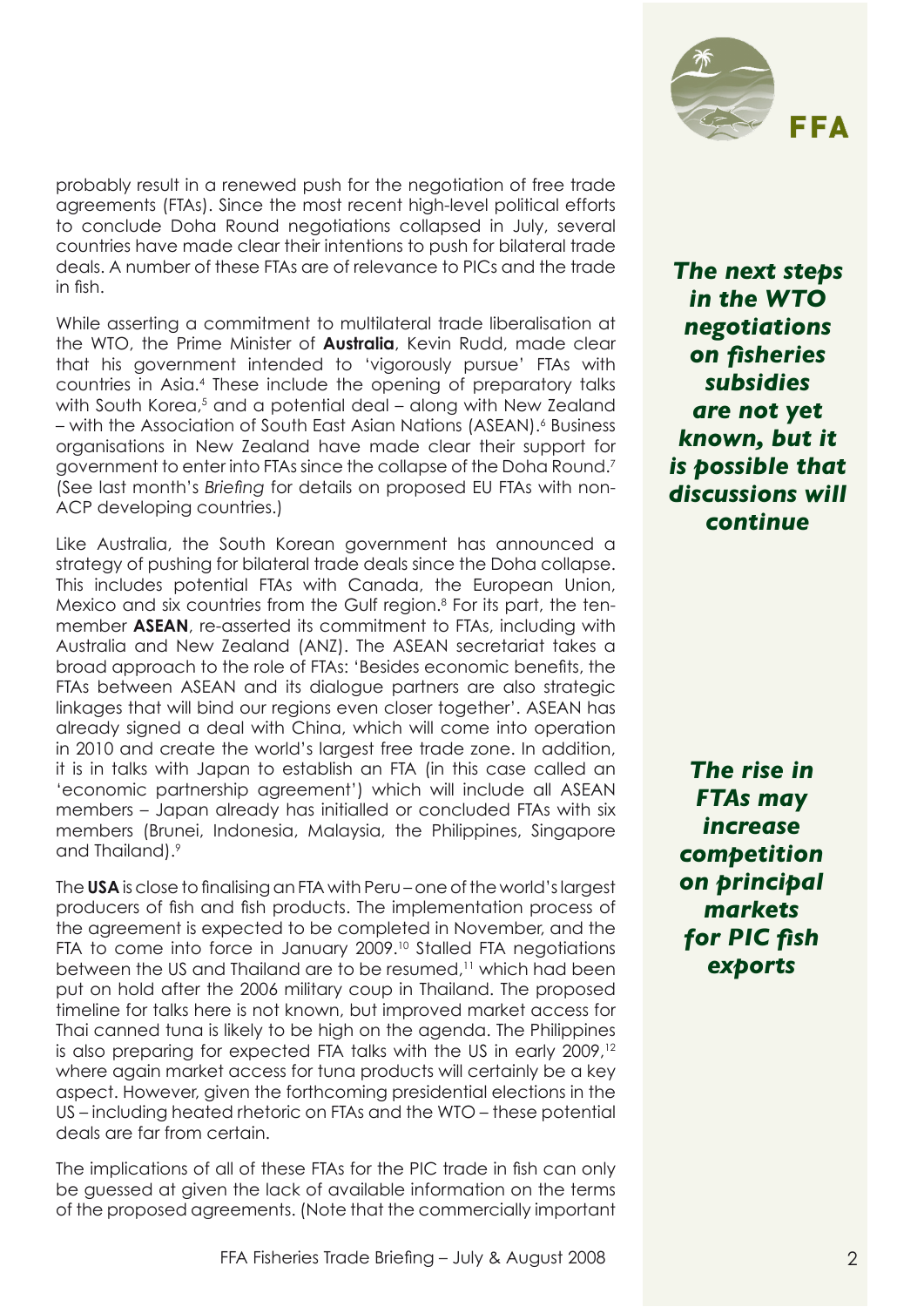terms of FTAs are very often kept very close to negotiators' chests.) However, it can be speculated that the push by ANZ for FTAs will result in increased competition on ANZ markets for fish and fish product exports from firms based in South Korea and ASEAN countries. Similarly, FTAs being negotiated between the US and the Philippines, Peru and Thailand will certainly entail a push by these developing countries for improved market access for fish products. The same trend might be apparent in Japan's negotiations with the Philippines. For example, as part of the already-existing Economic Partnership Agreement between Japan and Indonesia, the Japanese government cut tariffs on 51 seafood products in July – although Indonesia had requested cuts on 311 products.13 These tariff cuts include shrimps and prawns, but it is not known if Indonesian tuna exports benefited. It is known that both Japan and the US are keen to apply restrictive rules of origin on preferential market access under FTAs (e.g. this was a key aspect of early US FTA negotiations with Thailand), which may serve to limit the competitive effect of these agreements on PIC export markets.

However, there continues to be fierce **opposition** to the move to FTAs as a strategy for reciprocal market access. As reported in several prior issues of this *Briefing* the proposed economic partnership agreement between Japan and the Philippines continues to meet resistance from Philippine civil society movements.14 However, this agreement – the Philippines' first FTA – looks increasingly likely to be passed by the Philippine Senate given that a side agreement on previously controversial issues related to the constitution has been reached, which included bans on foreign utilization of natural resources.<sup>15</sup> Along similar lines is the opposition by Philippine fisher associations to a potential ASEAN-EU FTA. Fishers' representatives argue that such a deal will intensify overfishing and lead to the displacement of local fishing industry by EU investment.16 But given that formal talks for an ASEAN-EU FTA have not started (see June *Briefing*), the potential impacts on Philippine fishers are probably not yet known. On a more general note, a meeting of trade unions and other workers' organisations from the ASEAN region expressed criticism against the proposed FTA with the EU.<sup>17</sup>

*Update on EU Generalised System of Preferences regime:* The EU announced in July that its GSP regime will be extended for the period 1 January 2009 to the end of 2011. This was an expected outcome and was part of a regular internal three-year review process. The regime will be subject to review in 2011 in order to allow another three year extension. It is worth re-iterating from April's *Briefing* that those countries hoping to receive market access under the GSP+ must submit applications to the EC before 31 October 2008.18 All PICs are considered to be 'vulnerable' according to GSP+ criteria.19 However, unlike when the GSP+ was first opened in 2004, it now requires applicants to have ratified and fully implemented 27



*Japan cuts import duties on selected Indonesian products*

*Countries hoping to receive market access under the GSP+ must submit applications to the EC before 31 October 2008*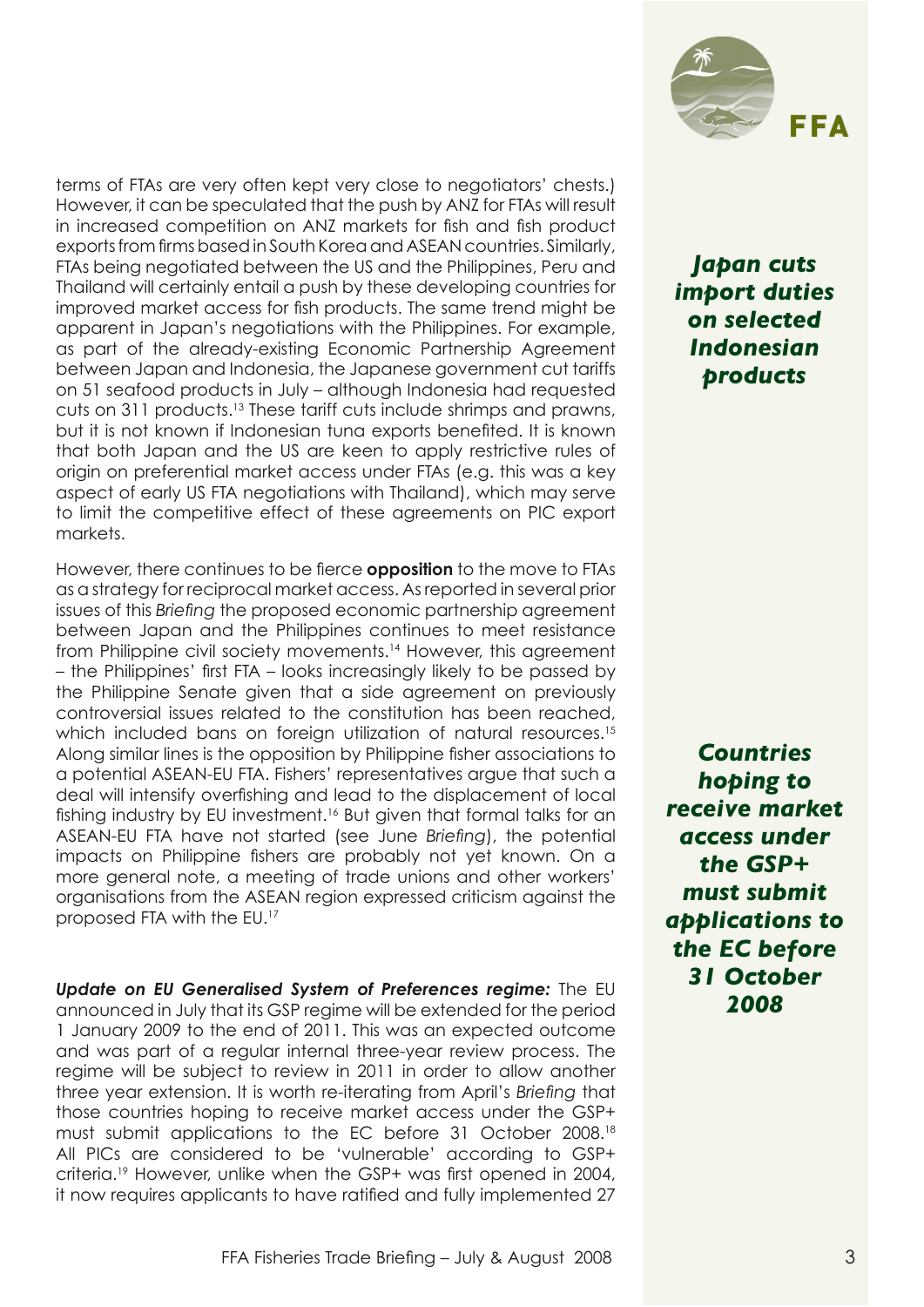

conventions on good governance, the environment and human rights, rather than providing for a three year transition period where the requirements of all conventions were not required to be met. No PIC is estimated to have implemented all of these conventions, 20 as such, without negotiating a special flexibility with the EU – which there *is* a precedent for – it is highly unlikely that there is sufficient time for PICs to ratify and implement these conventions in time for the GSP+ application deadline.

## **Fisheries Trade-related Regulation**

*Soltai encounters quality problems*: Noro-based Soltai Fishing and Processing Ltd did not process product for most of August due to problems with the quality of tuna. The issue seems to stem from an apparent greening of the tuna flesh. Inspectors from the partner firm – Tri Marine – are undertaking an assessment of the problem. However, Soltai had produced sufficient stock of finished product to ensure supply to local and international buyers.<sup>21</sup>

### *Update on Fiji seafood export ban to the EU*

The EU ban on seafood imports from Fiji continues to be surrounded in controversy (for details see the February and June issues of this *Briefing*). The Fiji Chamber of Commerce went on record to argue that the EU decision was too stringent and that 'It seems the EU is trying to block the Pacific countries by putting up a high standard requirement'.22 At the same time, a representative of a Fijian firm noted that – while more funding and time should have been granted in order to meet EU standards – blame for the export ban has to be shared by Fijian industry and the local competent authority at the Ministry of Health. He also pointed out that the loss of the EU market was particularly harsh because of the currently strong exchange rate between the Euro and the US dollar which had made the EU market all the more lucrative. However, concerns have been raised that swordfish exported by locally-based firms have been hit by alerts by EU authorities regarding mercury content, while Spanish long liners exporting from Fiji that are targeting the same fish have not.<sup>23</sup>

Nonetheless, to overcome the ban, the Fijian government has agreed to the formation of a new Food Unit at the Ministry of Health that will regulate and certify food and fish export industries. One of its first priorities will be to get Fiji onto List I status in order to export to the EU once again.24 Importantly, the previous List II is no longer available to any developing countries. It was a transitional arrangement to allow countries to get their systems up to gear and was phased out on 31 October 2007 (even this timeframe was based on a derogation from EU SPS regulations).25

*Fiji is setting up a new Food Unit to better regulate food and fish exports*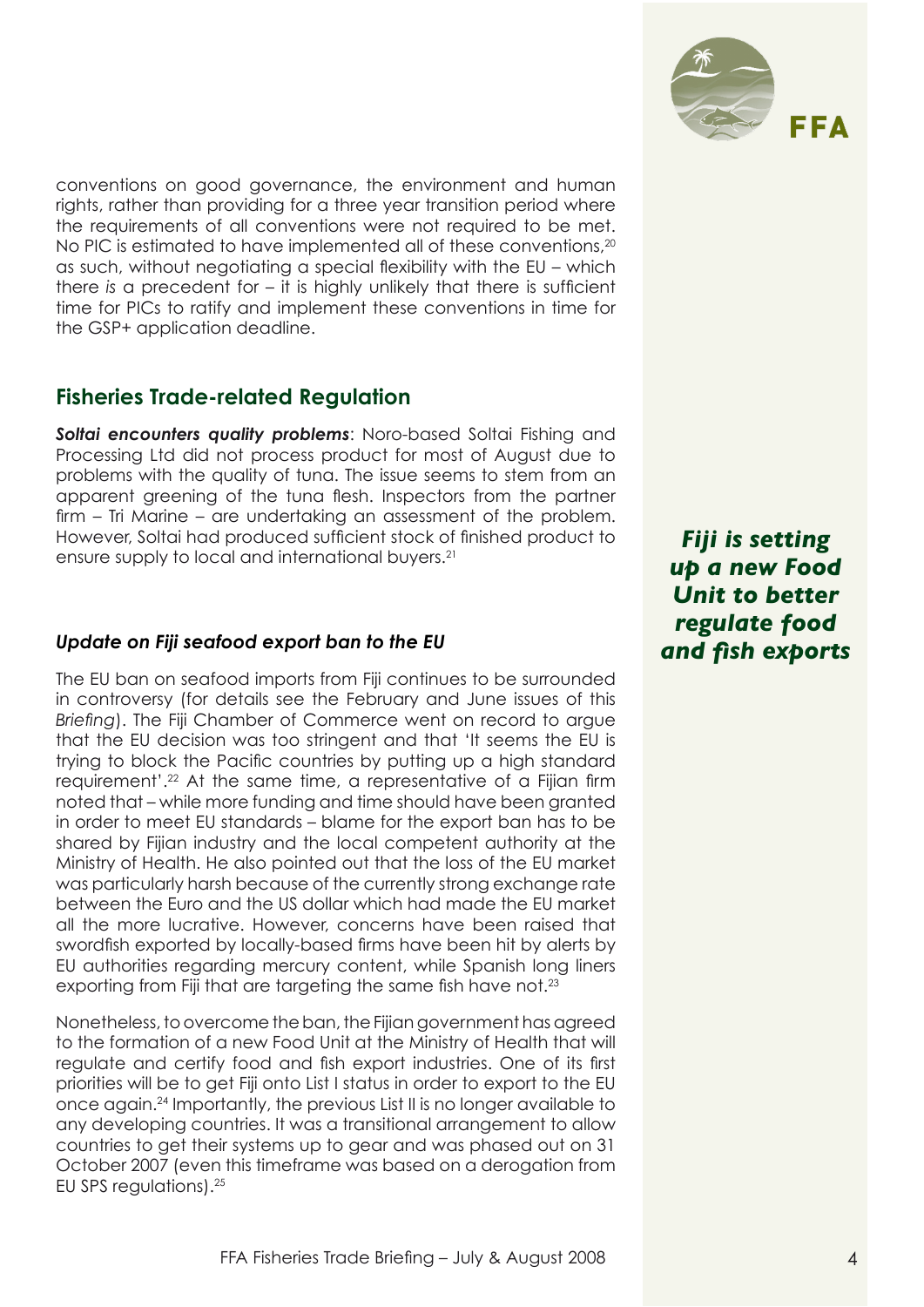

#### *EU sanitary inspections in other developing countries*

Fiji is not the only developing country to fall foul of EU Food & Veterinary Office (FVO) inspection. After a period of speculation that a negative FVO inspection in April on seafood exports in **Malaysia** would result in a ban to the EU,26 the local competent authority (CA) was formally deemed insufficient in its capacity to regulate the industry in late July until these problems are addressed. In effect, this means that Malaysia can no longer export seafood to the EU as a CA is a necessary requirement for doing so. The FVO found deficiencies with CA inspections and enforcement of sanitary requirements on boats, landing facilities, processing plant and aquaculture production.<sup>27</sup> However, the Malaysian government has since announced the creation of a new food security bureau to improve technical cooperation between local ministries of health and agriculture and agri-industry so as to resolve the issue.28

As a result of reports of problematic food products from **China** to the EU (amounting to 12 percent of total reported unhealthy food imports by the EU in 2007), the FVO will embark on an inspection of the seafood export sector in October.<sup>29</sup> At the same time, an EU ban on seafood imports from **Pakistan** imposed in 2007 continues. It is estimated that the sanction will cost Pakistani industry up to USD 100 million in 2008.<sup>30</sup>

### **Tuna Markets**

#### *Developments in the US debate on the mercury content of tuna*

Debates in the US on the mercury content in canned tuna between consumer groups and the tuna industry have been raging for several years.31 These debates continue in the US news media and online forums. (Any Internet search on tuna, mercury and US results in multiple hits on the debate.<sup>32</sup>)

A specific case by consumer groups revolves around an accusation that the Chicken-of-the-Sea brand (owned by Thai Union) did not provide warning that excessive consumption of canned tuna might result in mercury poisoning. The case was recently re-opened for legal dispute when a court ruled that the US FDA had pre-empted the findings of a prior decision because it was based on the belief that the FDA regulated the issue rather than simply provided advisory warnings.33 The court stated that 'we conclude that the FDA has taken no regulatory action' on the issue.34 The legal strength of the revived case is not known, but it is likely to further impact the confidence of US consumers in canned tuna (see below).

From the perspective of industry and a number of scientific evidence, a major problem with the mercury debate stems from the fact that

*Exporting under the transitional 'List II' status is no longer an option*

*Malaysia has been temporarily banned from exporting seafood to the EU*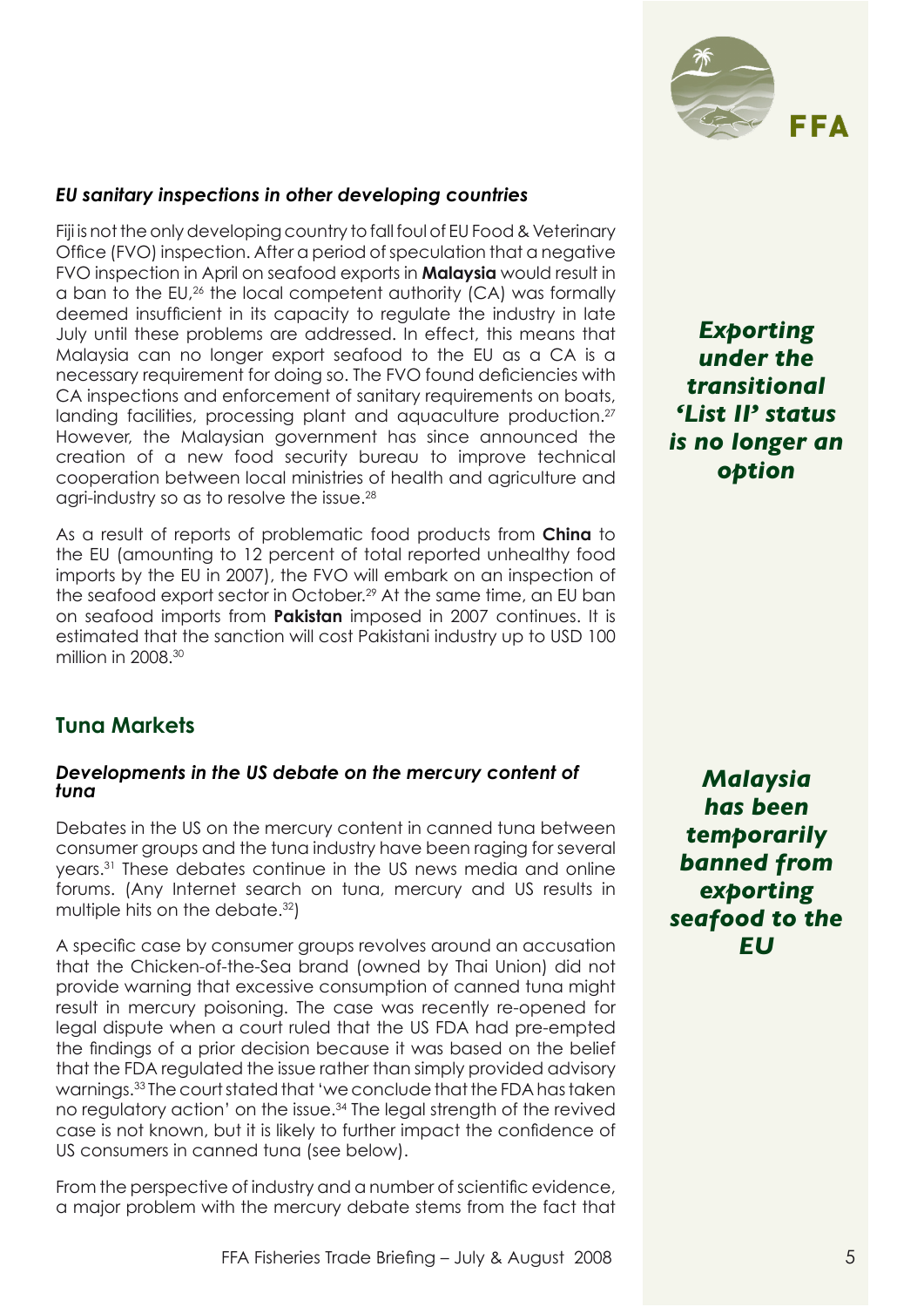FDA warnings themselves are inaccurate in that they are already *overly* strict. This is because they are based on old scientific research and ignore more recent findings on the relationship between mercury and selenium (the latter is thought to cancel out the effects of mercury poisoning).<sup>35</sup>

### *Other developments in the US market*

US consumers ate less seafood in 2007 than they did in 2006 dropping from 7.48kg per capita to 7.39kg.<sup>36</sup> This may appear to be a small drop, but given the very large size and purchasing power of the US population it has a significant effect on global supply chains. In line with this trend, US consumption of canned tuna continued its trend of decline; from 1.41kg per person in 2005, to 1.32kg in 2006 and 1.22 kg in 2007.<sup>37</sup>

The US market is becoming ever less attractive as a principal market due to the decline of the US dollar to both the euro and the yen.<sup>38</sup> This is affecting US based seafood firms as they are paying more for imported product. It is also leading some firms to be hit by declining economies of scale in their position in the supply chain as orders get smaller, and end-buyers are delaying payment which is resulting in cash flow problems. In addition, the wider economic downturn is compelling consumers to shift to lower priced products, impacting profitability achieved through higher range 'value added' items. Firms are responding by trying to boost volume and find new clients.<sup>39</sup>

At the same time, Bumble Bee – which sources albacore loins from Pafco in Fiji – is working on product innovation to make tuna a more premium item (e.g. by marketing 'value added' products which use less fish and more packing materials).40 While another firm – Wild Planet – which markets a range of sustainably caught canned tuna products received a recent boost as an eco-venture capital fund agreed to finance the expansion of the range.<sup>41</sup> For details on this financing firm – Sea Change Investment Fund – see: http://www. seachangefund.com The remit of this fund is to invest in 'seafood companies which meet strict sustainability and financial criteria'.

### *Japanese tuna fisheries and seafood markets*

As detailed in June's *Briefing*, several East Asian longline fleets have suspended operations. Initially this was reported as a response to the impact of rising fuel costs on profitability, which was brokered by the Organization for the Promotion of Responsible Tuna Fisheries (OPRT).42 But now representatives of Japan Tuna (the major industry association) are maintaining that the continuation of the suspension into August is motivated by the objective of allowing stocks to revive. Around 230 Japanese longliners (around 60 percent of the national



*The revived legal case on mercury in canned tuna might impact US consumption of the product*

*US consumption of canned tuna declined in 2007. And the low US dollar exchange rate makes it a less attractive principal market for exporters*

*US processed tuna firms are pushing forward both value added and sustainably caught product*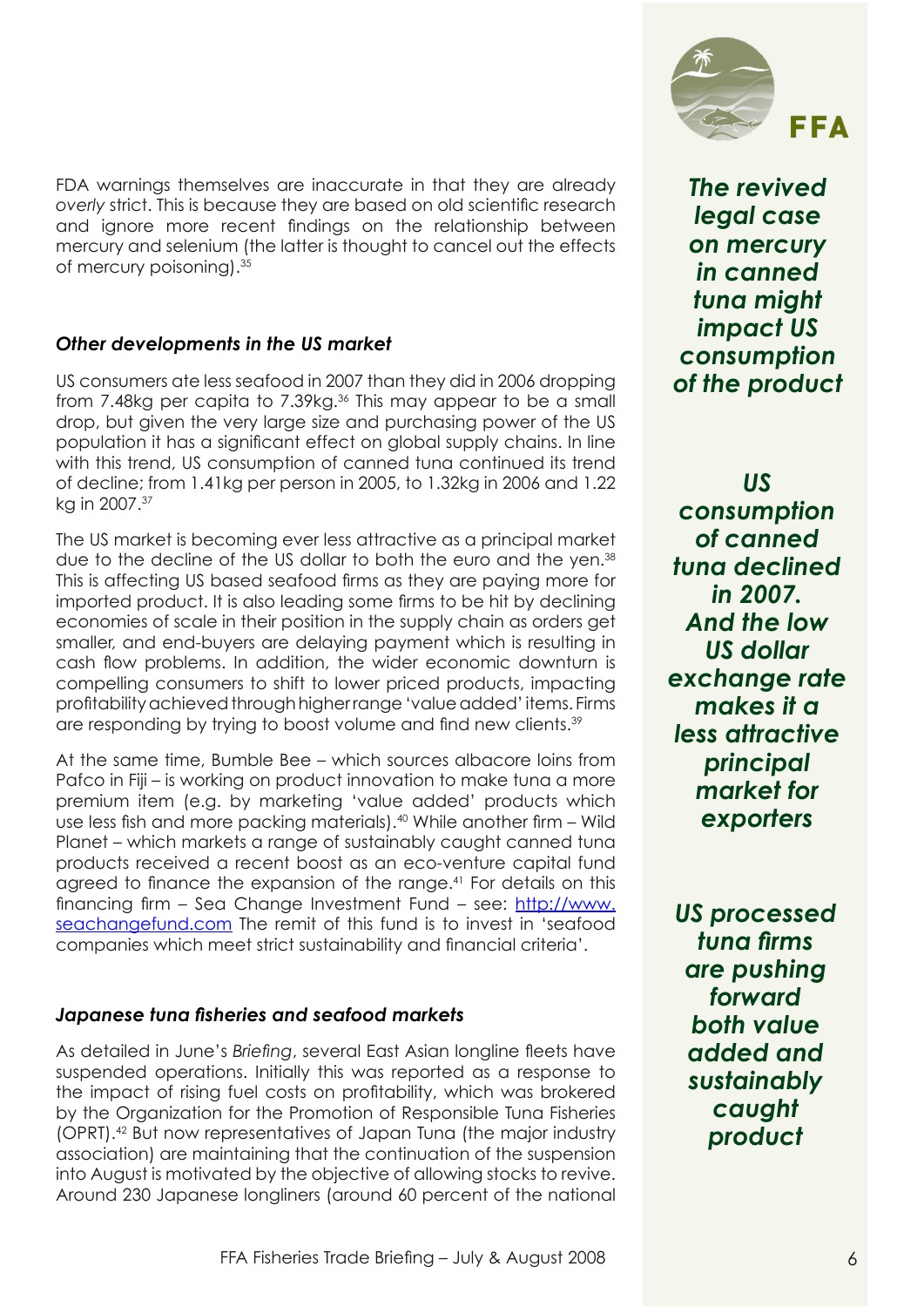fleet) will stay in port for a total of two months over a total period of two years, which is expected to lead to a five percent reduction in catch by the domestic fleet.<sup>43</sup> Whether the activities of other fleets will negatively impact this conservation objective is not known.

Japanese fishers received a boost from their government when it was announced that it would set aside 74.5 billion yen (USD 693 million) for a package of new programmes to facilitate the reform of the industry and to reduce fuel consumption. The government made it clear that this was not a standard direct fuel subsidy, but would be contingent upon fishers working to reduce their fuel consumption (e.g. through the purchase of fuel-efficient engines).44 This move was certainly triggered in part by direct action campaigns by Japanese fishers in protest against fuel price hikes.<sup>45</sup>

In an attempt to combat IUU fishing and fraudulently labelled fish, the Japanese government, OPRT and the National Research Institute of Far Seas Fisheries have joined forces to test the DNA of imported tuna.46 The objective is to stop cases where, for example, bigeye tuna were labelled as Pacific caught but actually came from the Atlantic. It is not known if the same process is applied to Japanese caught fish or is exclusively for imports. *If* it is solely applied to imports it might be considered a discriminatory non-tariff barrier.

Seafood sales in Japan's retail sector declined by 1.7 percent in June, yet overall food sales grew by 2.4 percent.<sup>47</sup> The fact that overall food sales expanded indicates that there is a specific problem around seafood consumption. This might be explained by the case of one major Japanese seafood firm – Maruha-Nichiro (formerly called Taiyo Gyogyo) – which registered a decline in sales for the second quarter of 2008 compared to the previous year. This was reportedly due to the impact of a number of food safety scares, which involved product from China in particular. The impact on sales of tuna is not known, although retail discounts (such as buy-one get one free – a common marketing tool in the sale of canned tuna) were put on hold by this firm in 2008 because of higher raw material prices.  $48$ 

On a separate issue, one retailer has attempted to bypass the normal marketing channels in Japan to buy direct from vessels. This move will supply around 25 percent of this supermarket chain's fresh fish.<sup>49</sup> This is an almost unprecedented move away both from Japan's 'traditional channels' (via wholesale markets) and its 'unofficial channels' (via trading companies).50

#### *Greenpeace tuna campaign moves to the UK*

The Greenpeace campaign around sustainability concerns in global tuna fisheries has turned to the UK. Several past issues of this *Briefing*  have reported on the Greenpeace direct action campaign around the Pacific Commons (the high seas 'donut holes' in-between PIC



*Japanese fishers receive new government subsidies*

*Japanese seafood retail sales decline*

*Japan implements DNA testing of tuna imports*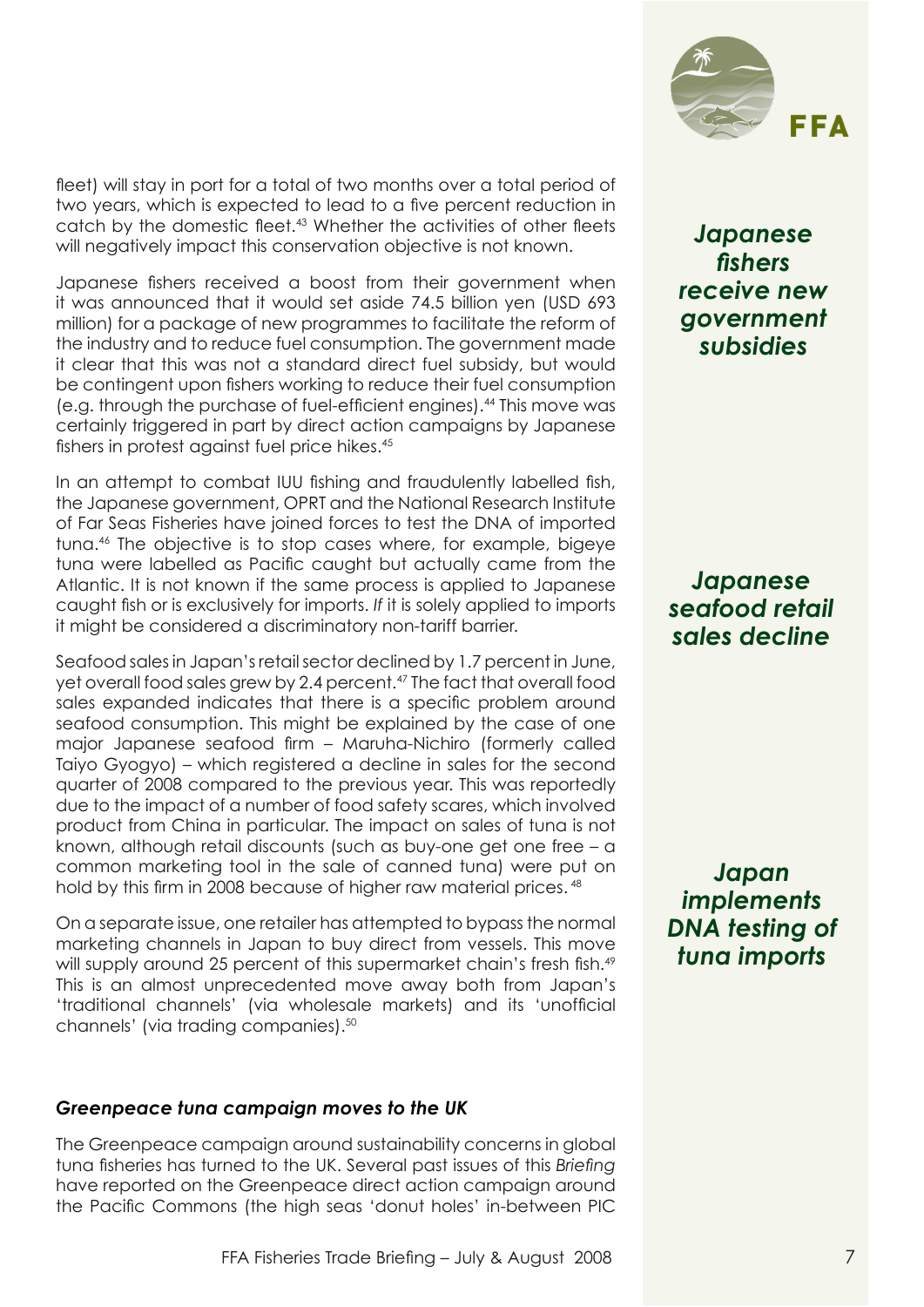

EEZs) in the WCPO, as well its retail-orientated campaigns, which were global in scope on bluefin and on canned tuna in North American supermarkets. The UK chapter of Greenpeace launched a new report called *Tinned Tuna's Hidden Catch* in August.51 Unlike some of the other Greenpeace activities, this is a carefully targeted campaign as it is focussed on: a) addressing the use of fish aggregating devices (FADs) in the global purse seine fishery which supplies canning-grade tuna. This is because of the negative impact of FADs on juvenile yellowfin and bigeye tuna, as well as bycatch; and, b) as part of the wider Greenpeace campaign to establish 40 percent of the world's oceans as marine reserves, they want UK brands and retailers to ensure that no tuna used in their products is sourced from the new Pacific Commons.

A cornerstone of this campaign was the development of a league table of UK supermarkets, ranking them based upon such criteria as their approach to sustainability in their procurement of tuna, catch methods (Greenpeace has a preference for pole & line and trolling gear types), transparency in labelling and support for marine reserves.52 Sainsbury's came out on top of the survey, not least because all of its own-brand canned tuna is pole and line caught. At the bottom came John West, managed by MW Brands and the largest UK tuna brand, which controls 31.3 percent in value of the market share for canned tuna. It was ranked last because, among other criteria, it has no restrictions on FAD fisheries and it does not label which gear type was used to catch the fish. Princes was ranked in the second from last place – it is the second largest UK brand of canned tuna.

The response by John West to this negative publicity was simply to deny any relationship between certain types of bycatch and FADs.<sup>53</sup> But Greenpeace UK has countered this by arguing that this fails to take due account of the available science.<sup>54</sup> The commercial impact of this campaign on John West is not known, although there were several critical media reports on the story.55 However, the Greenpeace campaign certainly adds to John West's woes given that it is majority owned by the merchant banking firm Lehman Brothers, which has recently encountered very severe financial problems due to poor investments in, among other areas, the mortgage market.<sup>56</sup>

*Thai Union predicts growth for 2008:* One of the world's largest canned tuna processing firms – the Bangkok based Thai Union – has announced that it is set to expand by 10 percent in 2008. The firm has benefited from a weak exchange rate of the Thai Baht to the US dollar, which has allowed it to weather the storm of high fish prices because around one-third of its exports are to the USA (only 10 percent of sales are in the Thai market). The president of Thai Union Thiraphong Chansiri also announced ambitious plans for expansion by 2012, including a reported investment of USD 10 million on a joint venture tuna plant in PNG. The overall objective is to increase US

*John West and Princes brands were ranked the worst in the Greenpeace UK campaign on canned tuna*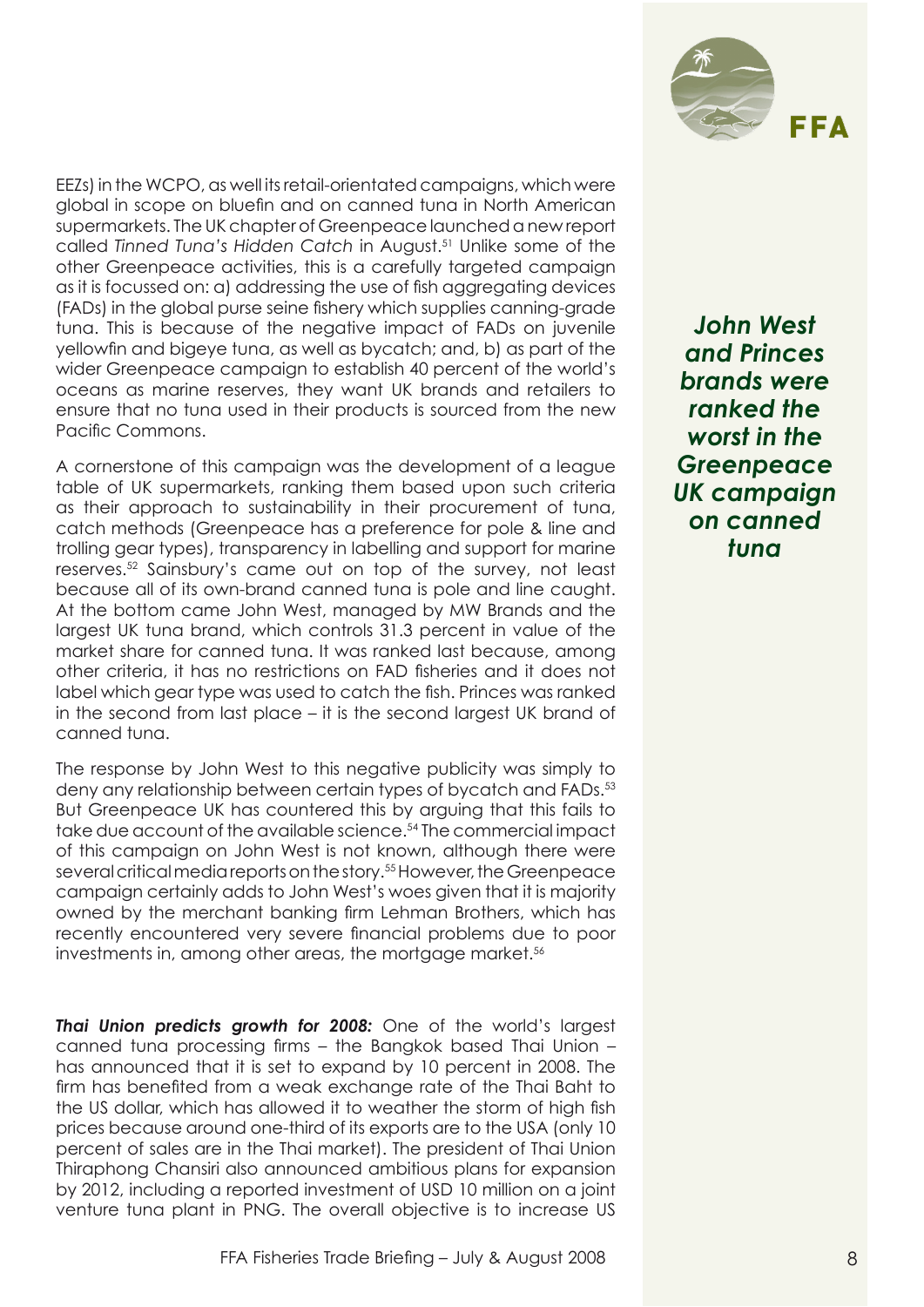

dollar revenue by 50 percent to USD 3 billion over the next four years.<sup>57</sup> However, as a result of the EU's temporary ban on fish exports from Malaysia, the Thailand government has warned domestic processors to improve food safety and hygiene standards.<sup>58</sup>

# **Coming in the next issue**

## **(September 2008, Vol. 1: Issue 10)**

- Special feature: Sustainability and product innovation in the canned tuna industry
- In-depth analysis of fresh chilled and frozen tuna markets in the UK
- Tuna industry in the Philippines

Liam Campling is Consultant Fisheries Trade Analyst, FFA. The contents of this briefing (including all analysis and opinions) are solely the responsibility of the author and do not necessarily reflect the positions or thinking of the FFA Secretariat or its Members. The author would like to thank Amanda Hamilton for her invaluable input on an earlier draft of this briefing.

2 WTO News, 'DDA July 2008 Package: Summary 29 July – Day 9: Talks collapse despite progress on a list of issues', 29 July 2008. Available at: http://www.wto.org; See also, 'Doha: Close, but Not Enough', *Bridges Weekly Trade News Digest*, Vol. 12, No. 27, 7 August 2008. Available at: http://www.ictsd.org

3 'New Thinking on SSM', *Washington Trade Daily*, Vol. 10, No. 182, 10 September 2008 p.1-2. 'No Breakthrough on SSM', *Washington Trade Daily*, Vol. 10, No. 183, 11 September 2008 p.2.

Dennis Shanahan and Patricia Karvelas, 'Labor to pursue bilateral FTAs', *The Australian*, 13 August 2008. Available at: http://www.theaustralian.news.com. au/

5 AAP, 'Australia seeks regional free trade deal', *The Age,* 11 August 2008. Available at: http://www.theage.com.au

6 AFP. 'Australia, South Korea to discuss FTA', *The Western Australian,* 11 August 2008. http://www.thewest.com.au

7 DPA, 'New Zealand firms urge bilateral trade pacts after WTO failure', 20 July 2008. Available at: http://www.bilaterals.org

8 Xinhua News Agency, 'S Korea to push forward bilateral FTA deals after WTO talks collapse', 30 July 2008. Available at: http://news.xinhuanet.com/english

9 AFP, 'ASEAN to push for free trade deals', 18 July 2008. Available at: http:// www.bilaterals.org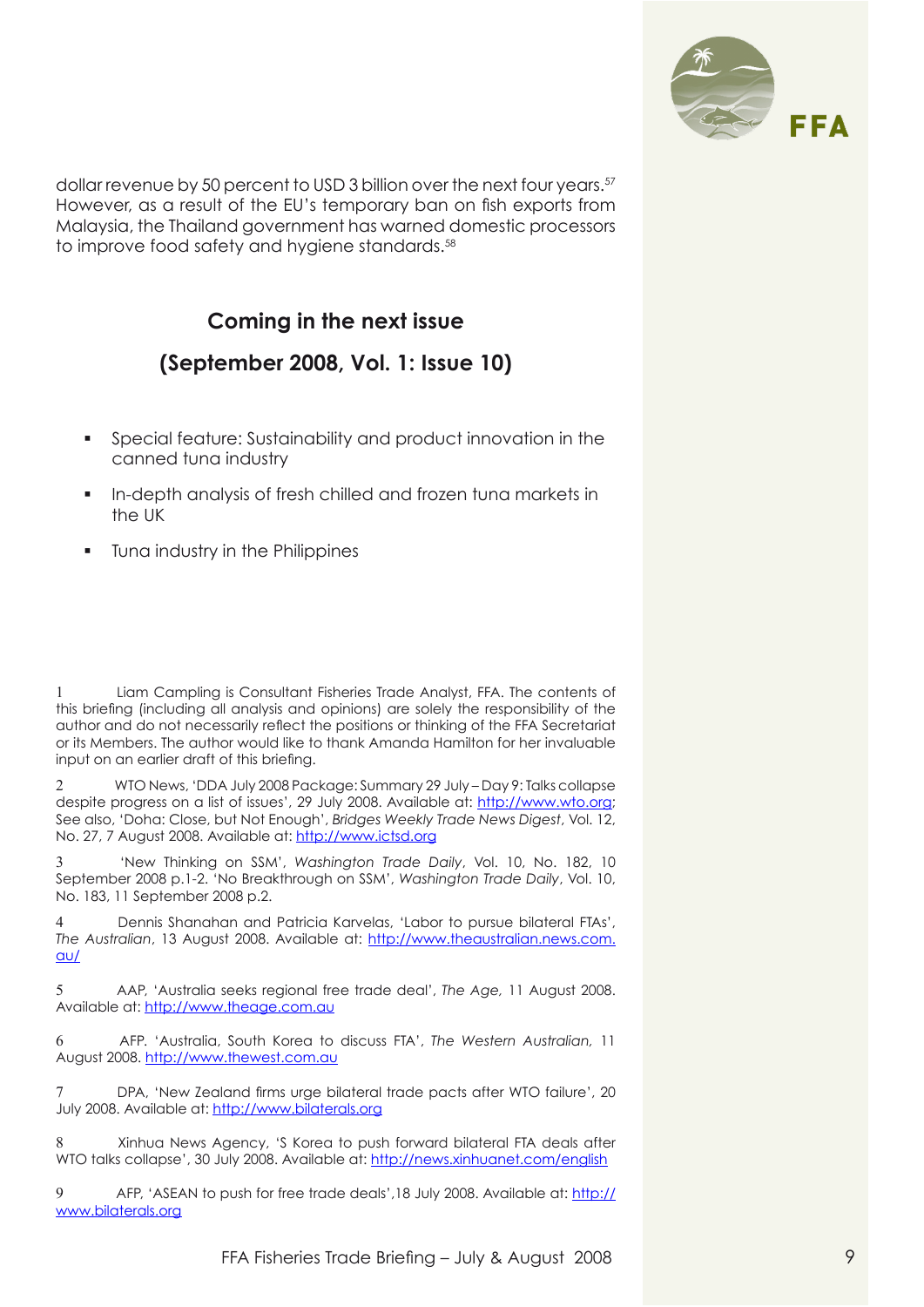

10 LIP, 'Peru and the US to finish implementing free trade deal at APEC summit', 3 September 2008. Available at: http://www.bilaterals.org

11 Thompson Financial, 'Thailand, US to resume free trade talks – official', 24 June 2008. Available at: http://www.bilaterals.org

12 Max V. de Leon, 'RP preparing for talks with US for FTA starting early next year', *Business Mirror*, 30 July 2008. Available at: http://www.businessmirror.com.ph

13 Xinua News Agency, 'Japan cuts tariffs on Indonesian seafood', 15 July 2008. Available at: http://www.intrafish.no

14 'Group welcomes move to suspend Jpepa deliberations', *GMANews*, Available at: http://www.gmanews.tv; IBON Media, 'Indonesia experience debunks claims of JPEPA advocates of increased economic gains', 4 September. Available at: http://info.ibon.org

15 'RP-Japan trade deal nears OK', *BusinessWorld* (Manila), Vol. XXII, No. 28, 3 September 2008. Available at: http://www.bilaterals.org

16 PNA, 'RP fishers buck EU-ASEAN free trade deal', 26 June 2008. Available at: http://www.bilaterals.org

17 'International labor caucus takes critical look at EU-ASEAN FTA', 28 August 2008. Available at: http://www.bilaterals.org

18 European Commission, 'European Union agrees to maintain trade preferences for developing countries', IP/08/1192, Press Release, Brussels, 23 July 2008.

19 EC, 'List of countries considered "vulnerable" in the sense of Article 8 of the GSP Regulation 2009-2011'. Available at: http://trade.ec.europa.eu/doclib/ docs/2008/july/tradoc\_139963.pdf

20 Helmuth Markov, 'Checking the system: a review of trade preferences', *Trade Negotiations Insights*, Volume 7. Number 6 / 2 July & August 2008. Available at: http://www.ictsd.org

21 Moffat Mamu, 'Soltai halts production over quality concerns', *Solomon Star*, 29 August 2008. Available at: http://www.solomonstarnews.com

22 'EU too harsh, says commerce chief', *Fiji Times*, 20 June 2008. Available at: http://www.fijitimes.com

23 Australian Broadcasting Corporation, 'EU bans fish imports from Fiji', 10 June 2008. Available at: http://www.abc.net.au

24 Pacnews, 'Fiji cabinet approves establishment of food unit for fish and fisheries product', *Islands Business*, 18 June 2008. Available at: http://www. islandsbusiness.com

25 Commission Regulation (EC) No 1666/2006 of 6 November 2006 amending Regulation (EC) No 2076/2005 laying down transitional arrangements for the implementation of Regulations (EC) No 853/2004, (EC) No 854/2004 and (EC) No 882/2004 of the European Parliament and of the Council. *Official Journal*, L 320/47, 18 November 2006. Available at: http://eur-lex.europa.eu/en/index.htm

26 'EU may ban Malaysian seafood imports', *FishUpdate.*com, 12 June 2008.

27 DG (SANCO) 2008/7679 - Final, 'Report of a mission carried out in Malaysia from 8 April to 18 April 2008 in order to evaluate the public and animal health and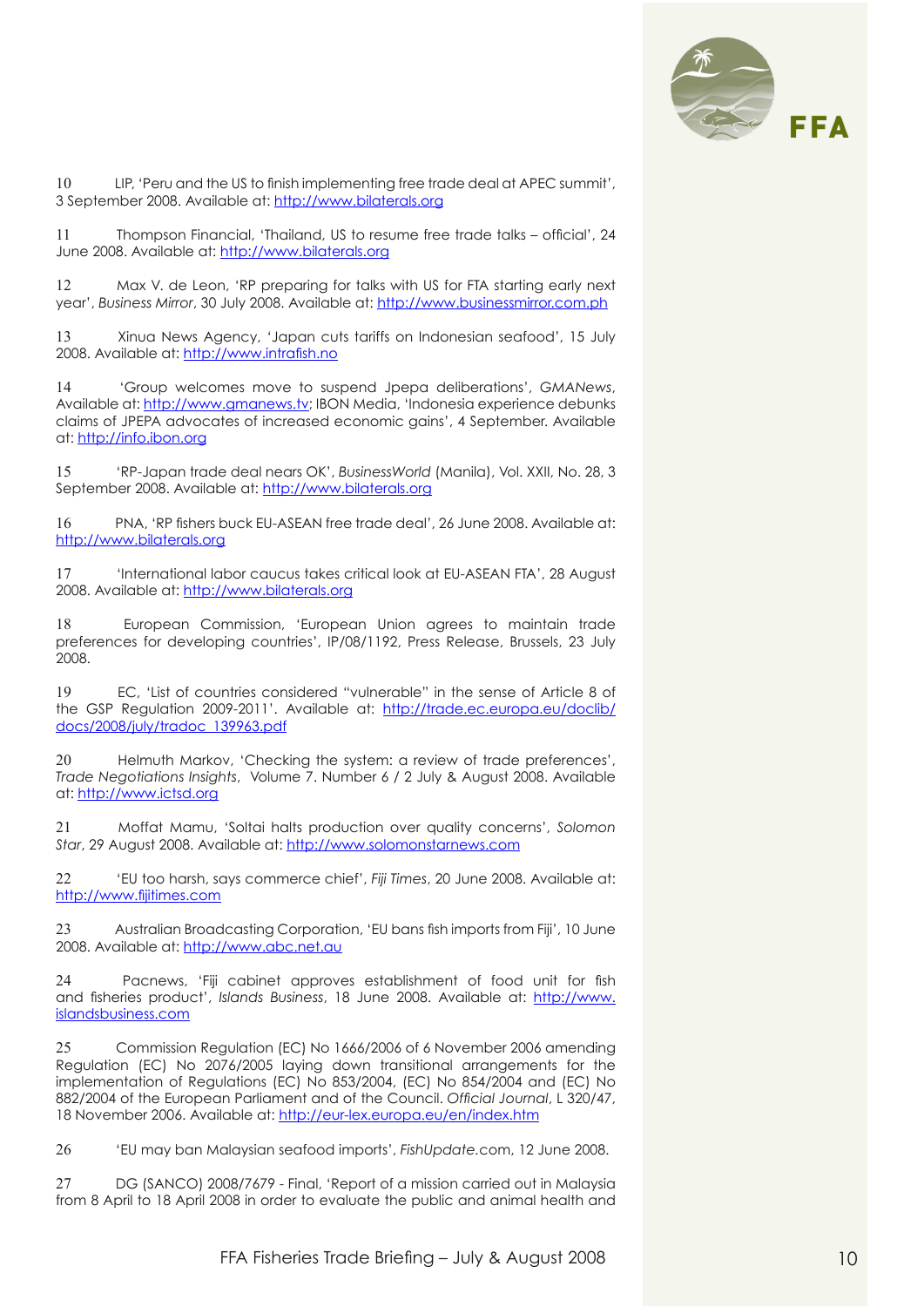

the conditions of production of fishery products, live fish, their eggs and gametes intended for export to the European Union'. All FVO inspection reports are available at: http://ec.europa.eu/food/fvo/ir\_search\_en.cfm See also, 'Strict EU rules lead to ban on seafood exports', *Daily Express* (Sabah), 28 July 2008. Available at: http:// www.dailyexpress.com.my

28 Xinhua News Agency, 'EU pleased with Malaysian efforts to ensure seafood safety', 5 September 2008. Available at: http://www.intrafish.no

29 Associated Press, 'EU to inspect rise in tainted Chinese seafood imports', 25 July 2008. Available at: http://www.intrafish.no

30 IntraFish Media, 'EU ban costing Pakistan \$100 million a year', 8 September 2008. Available at http://www.intrafish.no

31 For background on the mercury issue in the US see Box 14.6 in Part III, Chapter 14 of Liam Campling, Elizabeth Havice and Vina Ram-Bidesi (2007), *Pacific Island Countries, the Global Tuna Industry and the International Trade Regime*. Available at: http://www.ffa.int/node/891

32 For a typical consumer group argument see Stephanie Mencimer, 'Why Mercury Tuna Is Still Legal', *Mother Jones*, 2 September 2008. Available at: http:// www.motherjones.com

33 Shannon P. Duffy, '3rd Circuit Revives Mercury-in-Tuna Class Action', *The Legal Intelligencer*, 20 August 2008. Available at: http://www.law.com

34 United States Court of Appeals for the Third Circuit, No. 07-1238 'Deborah Fellner, Individually and on Behalf of Those Similarly Situated v. Tri-Union Seafoods, L.L.C. D/B/A Chicken of the Sea'. On Appeal From the United States District Court For the District of New Jersey (D.C. Civil Action No. 06-cv-00688). Argued February 12, 2008. Opinion Filed: August 19, 2008. Available at: http://www.plol.org

35 IntraFish Media, 'Association says seafood mercury fears overblown', 12 March 2008. Available at: http://www.intrafish.no See also the arguments and data provided by the US Tuna Foundation (the major industry grouping of US canned tuna brands): http://www.tunafacts.com/

36 IntraFish Media, 'U.S. seafood consumption drops', 18 July 2008. Available at: http://www.intrafish.no

37 Ben DiPetro, 'Salmon, pollack consumption on rise', 23 July 2008. Available at: http://www.intrafish.no

38 IntraFish Media, 'Dollar sinks to new low against euro, yen', 16 July 2008. Available at: http://www.intrafish.no

39 Ben DiPetro, 'U.S. seafood firms finding ways to cope in rough economy', 18 July 2008. Available at: http://www.intrafish.no

40 Ben DiPetro, 'Great tuna makeover: Can tuna become a premium-priced item?', 15 July 2008. Available at: http://www.intrafish.no

41 Ben DiPetro, 'Tuna supplier gets eco-VC funding', 18 August 2008. Available at: http://www.intrafish.no For details on Wild Planet's range see: http:// www.1wildplanet.com/

42 For details on the OPRT see: http://www.oprt.or.jp/eng/index.html

43 Stuart Biggs, 'Japan Tuna Fishermen Halt Operations to Boost Stock, Kyodo Says', *Bloomberg*, 1 August 2008. Available at: http://www.bloomberg.com; 'Tuna fishing suspended'*, The Age*, 4 August 2008. Available at: http://www.theage.com. au; United Press International, 'Japan agrees to cut its tuna catch 5 percent', 4 August 2008. Available at: http://www.intrafish.no

44 Jay Alabaster, 'Japan to provide aid to fishermen', *International Business*